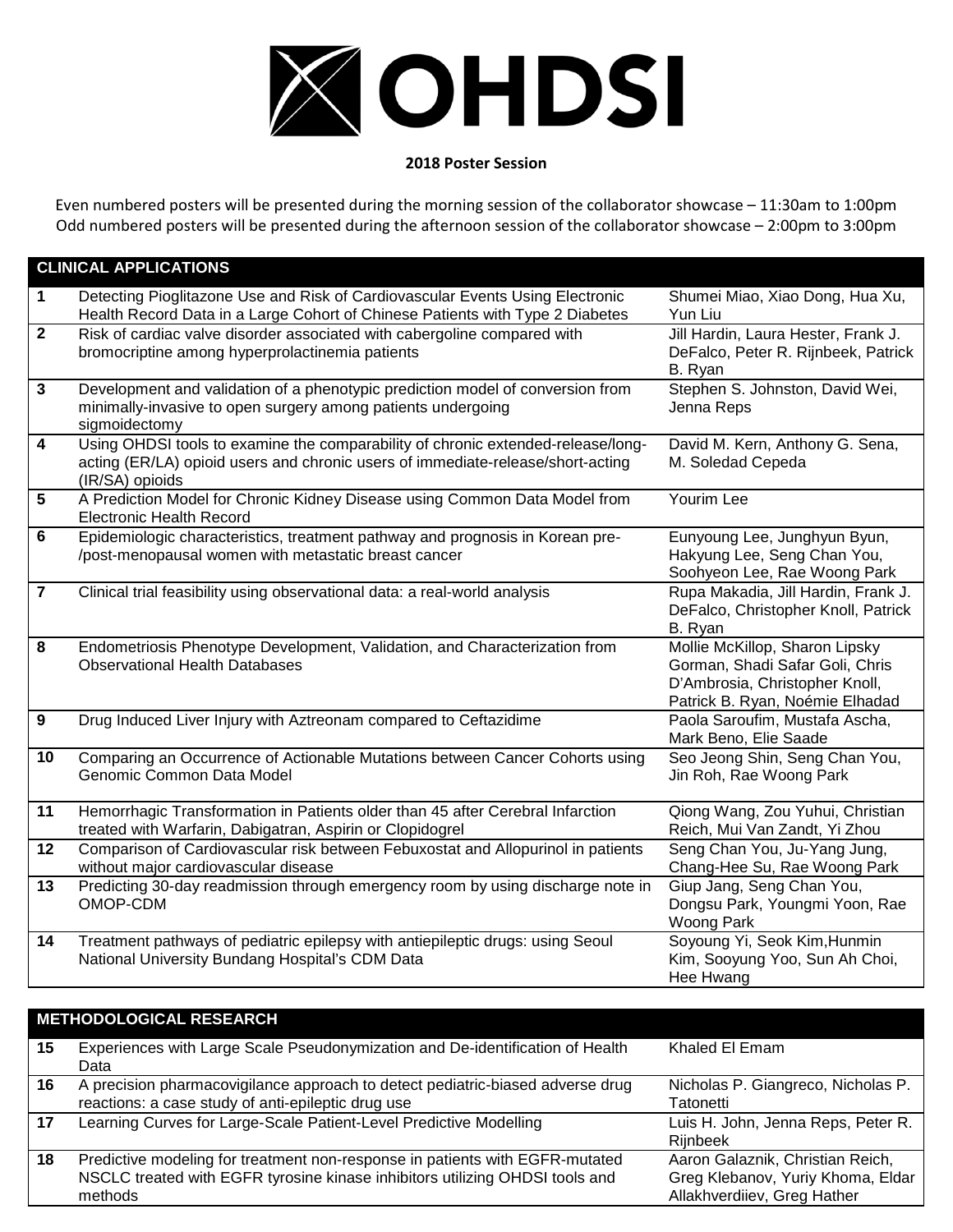| <b>METHODOLOGICAL RESEARCH</b> |                                                                                                                                                     |                                                                                                                                  |
|--------------------------------|-----------------------------------------------------------------------------------------------------------------------------------------------------|----------------------------------------------------------------------------------------------------------------------------------|
| 19                             | Evaluating the Performance of Temporal Pattern Discovery for Identifying Signals<br>for Statins and Rhabdomyolysis in OMOP databases                | Martin A.D. Lavallee, Lee Evans,<br>Theresa Yu, Asieh Golozar, Alex<br>Asiimwe                                                   |
| 20                             | A computational method to improve missing data imputation in Electronic Health<br>Record                                                            | Ruowang Li, Yong. Chen, Jason H.<br>Moore                                                                                        |
| 21                             | Improving new-user cohort construction with coarsened exact binning and nearest-<br>neighbor matching                                               | Rachel D. Melamed                                                                                                                |
| 22                             | Use of VA electronic health records with or without Medicare Administrative Claims<br>to evaluate comorbidity risk and model prediction performance | Craig A. Meyer, Ning Zhang, Mary<br>Whooley                                                                                      |
| 23                             | External validation of existing stroke risk prediction models in older females with<br>atrial fibrillation across the OHDSI network                 | Jenna M. Reps, Ross D. Williams,<br>Seng Chan You, Kwang Soo<br>Jeong, Peter R. Rijnbeek, Margaret<br>Blacketer, Patrick B. Ryan |
| 24                             | Ensemble learning for patient-level prediction                                                                                                      | Xiaoyong Pan, Jenna Reps, Peter<br>R. Rijnbeek                                                                                   |
| 25                             | Ensemble clustering of standard concepts across datasets                                                                                            | Jenna M. Reps, Patrick B. Ryan                                                                                                   |
| 26                             | PheValuator: Development and Evaluation of a Phenotype Algorithm Evaluator                                                                          | Joel N. Swerdel, Patrick B. Ryan                                                                                                 |
| 27                             | Smooth Calibration: Implementation in the Patient Level Prediction package                                                                          | Ross D. Williams, Peter R.<br>Rijnbeek                                                                                           |
| 28                             | Do RCT Eligibility Criteria Identify Applicable Patients for Evidence-Based<br>Medicine?                                                            | Amelia J. Averitt, Chunhua Weng,<br>Adler J. Perotte                                                                             |

## **OBSERVATIONAL DATA STANDARDS & MANAGEMENT**

| 29 | Comparing Standard and Source-code-based Cohort Selection Approaches: Is<br><b>SNOMED Extension Warranted?</b>                    | Hamed Abedtash, Natalie Franklin                                                                                                                                                      |
|----|-----------------------------------------------------------------------------------------------------------------------------------|---------------------------------------------------------------------------------------------------------------------------------------------------------------------------------------|
| 30 | Leveraging the OMOP CDM for RCT Data                                                                                              | Joshua F. Ransom, Eldar<br>Allakhverdiiev, Gregory Klebanov,<br>Jim Singer, Kirill Eitvid, Rayhnuma<br>Ahmed, Emelly Rusli, Alexandra<br>Shilnikova                                   |
| 31 | Introducing Ananke, A Tool for Mapping Between OHDSI Concept Identifiers to<br>Unified Medical Language System (UMLS) identifiers | Juan M. Banda                                                                                                                                                                         |
| 32 | OMOP on FHIR Implementation with Improved Mapping Capability                                                                      | Myung Choi, Eric Soto, Michael<br>Riley, Richard Starr, Jon Duke                                                                                                                      |
| 33 | Performing data cut on OMOP data using Concept Sets                                                                               | Rohit Dalal, Lovkesh Singla                                                                                                                                                           |
| 34 | Transforming Medicare Research Identifiable Files into OMOP CDM                                                                   | Kristin de Groot, Aize Cao, Qiuying<br>Lucy Zhang, Denise M. Hynes,<br>Donghui Kan, Amanda Taylor,<br>Linda Kok, Fern FitzHenry, Scott L.<br>DuVall, Maria Souden, Michael<br>Matheny |
| 35 | SNOMED Extension - Filling Gaps for Comprehensive OMOP Condition<br>Vocabulary                                                    | Dmitry Dymshyts, Anna<br>Ostropolets, Christian Reich,<br>Rimma Belenkaya                                                                                                             |
| 36 | Ontological representation of OMOP CDM using the OBO framework                                                                    | Yongqun He, Edison Ong, Jie<br>Zheng                                                                                                                                                  |
| 37 | Converting clinical trial data between CDISC SDTM and OMOP CDM                                                                    | Vojtech Huser                                                                                                                                                                         |
| 38 | Categorical Data Standardization Algorithm for Laboratory Test Results                                                            | Mina Kim, Sooyong Shin,<br>Byoungkee Yi                                                                                                                                               |
| 39 | Converting and Validating Common Data Model at Seoul National University<br><b>Bundang Hospital</b>                               | Seok Kim, Soyoung Yi, Ho-Young<br>Lee, Hee Hwang, Sooyoung Yoo                                                                                                                        |
| 40 | Development of FEEDER-NET (Healthcare Big Data Ecosystem) based on OMOP-<br>CDM in Korea                                          | Seongwon Lee                                                                                                                                                                          |
| 41 | Vocabulary mapping quality assessment in two European datasets; an Achilles<br>extension                                          | Maxim Moinat, Stefan Payralbe,<br>Ilona Pinter, Marinel Cavelaars,<br>Kees van Bochove, Rients van<br>Wijngaarden                                                                     |
| 42 | The Only Constant is Change: A Large-Scale Characterization of Temporal<br>Instability in an Observational Data Network           | Anthony Molinaro, Frank J.<br>DeFalco, James Weaver, Laura<br>Hester, Patrick B. Ryan                                                                                                 |